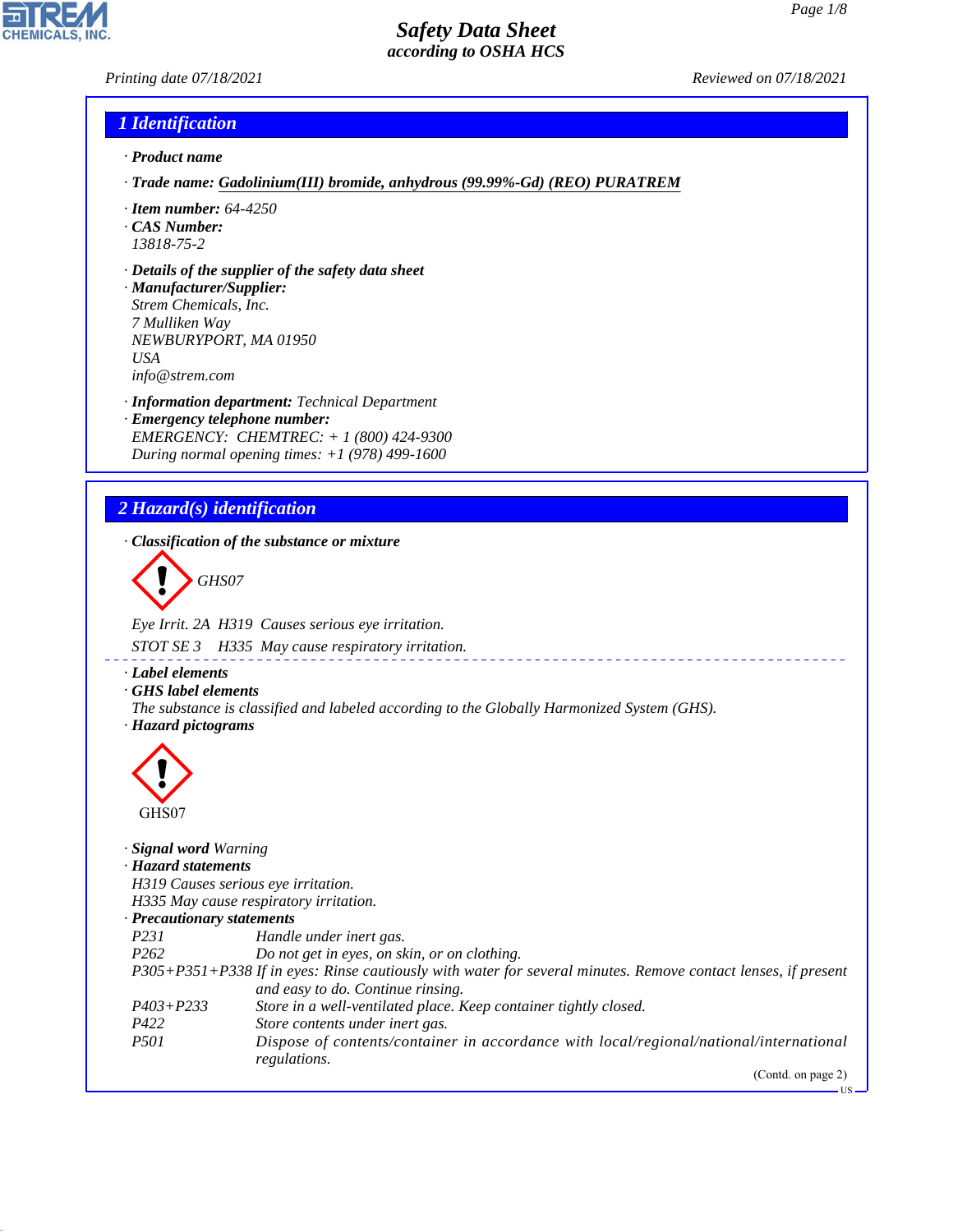*Printing date 07/18/2021 Reviewed on 07/18/2021*



- *· Other hazards*
- *· Results of PBT and vPvB assessment*
- *· PBT: Not applicable.*
- *· vPvB: Not applicable.*

## *3 Composition/information on ingredients*

- *· Chemical characterization: Substances*
- *· CAS No. Description*
- *13818-75-2 Gadolinium(III) bromide, anhydrous*

# *4 First-aid measures*

- *· Description of first aid measures*
- *· After inhalation: Supply fresh air; consult doctor in case of complaints.*
- *· After skin contact: Generally the product does not irritate the skin.*
- *· After eye contact:*
- *Rinse opened eye for several minutes under running water. If symptoms persist, consult a doctor.*
- *· After swallowing: If symptoms persist consult doctor.*
- *· Information for doctor:*
- *· Most important symptoms and effects, both acute and delayed No further relevant information available.*
- *· Indication of any immediate medical attention and special treatment needed*
- *No further relevant information available.*

# *5 Fire-fighting measures*

- *· Extinguishing media*
- *· Suitable extinguishing agents: Use fire fighting measures that suit the environment.*
- *· Special hazards arising from the substance or mixture No further relevant information available.*
- *· Advice for firefighters*

44.1.1

*· Protective equipment: No special measures required.*

## *6 Accidental release measures*

- *· Personal precautions, protective equipment and emergency procedures Not required.*
- *· Environmental precautions: Do not allow to enter sewers/ surface or ground water.*
- *· Methods and material for containment and cleaning up:*
- *Dispose contaminated material as waste according to item 13.*

(Contd. on page 3)

US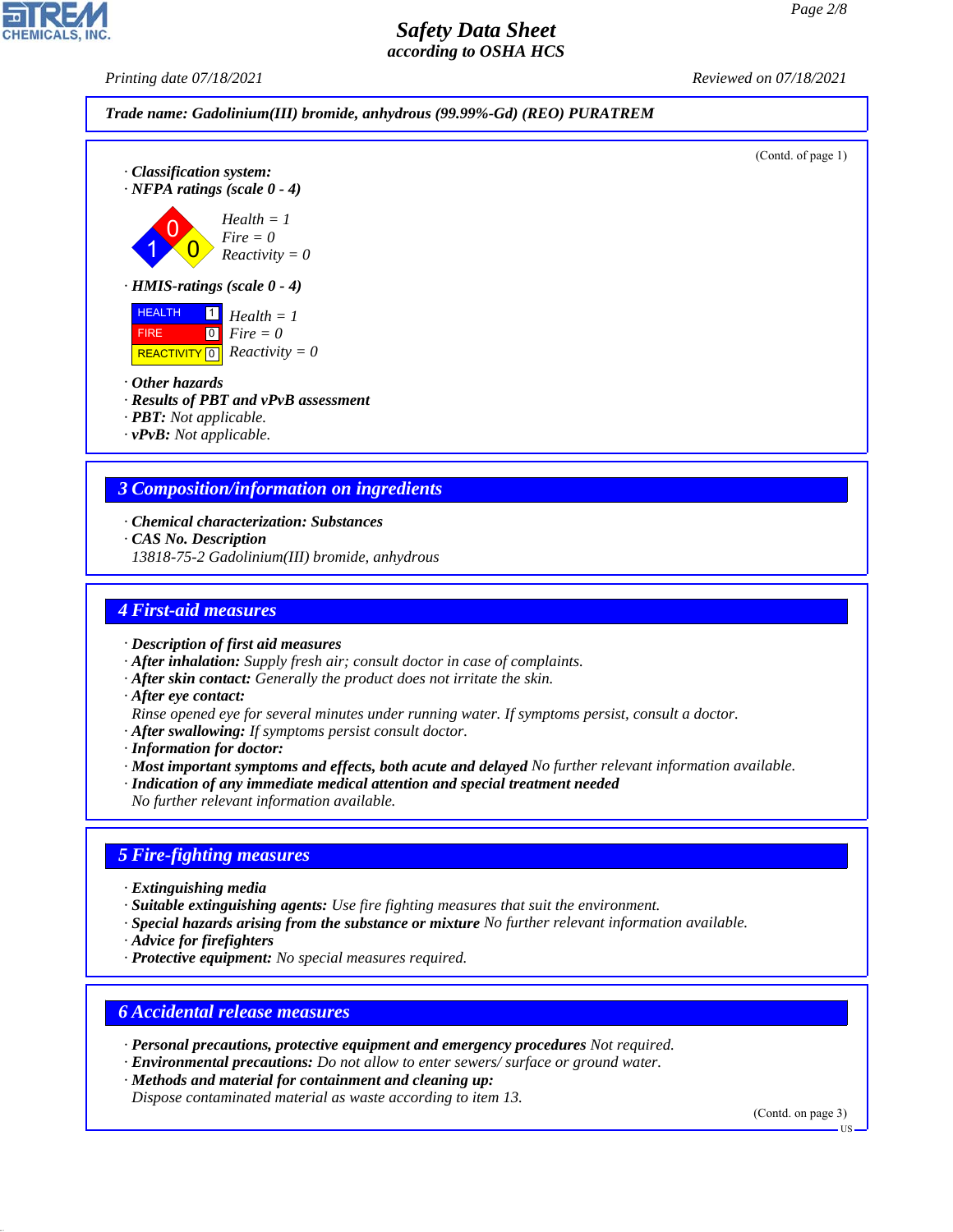(Contd. of page 2)

# *Safety Data Sheet according to OSHA HCS*

*Printing date 07/18/2021 Reviewed on 07/18/2021*

### *Trade name: Gadolinium(III) bromide, anhydrous (99.99%-Gd) (REO) PURATREM*

*Ensure adequate ventilation.*

- *· Reference to other sections*
- *See Section 7 for information on safe handling.*
- *See Section 8 for information on personal protection equipment.*
- *See Section 13 for disposal information.*

# *· Protective Action Criteria for Chemicals*

*· PAC-1:*

## *Substance is not listed.*

*· PAC-2:*

*Substance is not listed.*

*· PAC-3:*

*Substance is not listed.*

# *7 Handling and storage*

- *· Handling: Handle under inert gas.*
- *· Precautions for safe handling*
- *Ensure good ventilation/exhaustion at the workplace.*
- *Open and handle receptacle with care.*
- *· Information about protection against explosions and fires: No special measures required.*
- *· Conditions for safe storage, including any incompatibilities*
- *· Storage: Store contents under inert gas.*
- *· Requirements to be met by storerooms and receptacles: No special requirements.*
- *· Information about storage in one common storage facility: Not required.*
- *· Further information about storage conditions:*
- *Keep receptacle tightly sealed.*
- *Store in cool, dry conditions in well sealed receptacles.*
- *· Specific end use(s) No further relevant information available.*

## *8 Exposure controls/personal protection*

*· Additional information about design of technical systems: No further data; see item 7.*

- *· Control parameters*
- *· Components with limit values that require monitoring at the workplace: Not required.*
- *· Additional information: The lists that were valid during the creation were used as basis.*
- *· Exposure controls*
- *· Personal protective equipment:*
- *· General protective and hygienic measures:*
- *Keep away from foodstuffs, beverages and feed.*
- *Immediately remove all soiled and contaminated clothing.*
- *Wash hands before breaks and at the end of work.*
- *Avoid contact with the eyes.*
- *Avoid contact with the eyes and skin.*
- *· Breathing equipment: A NIOSH approved respirator in accordance with 29 CFR 1910.134.*
- *· Protection of hands:*



44.1.1

\_S*Protective gloves*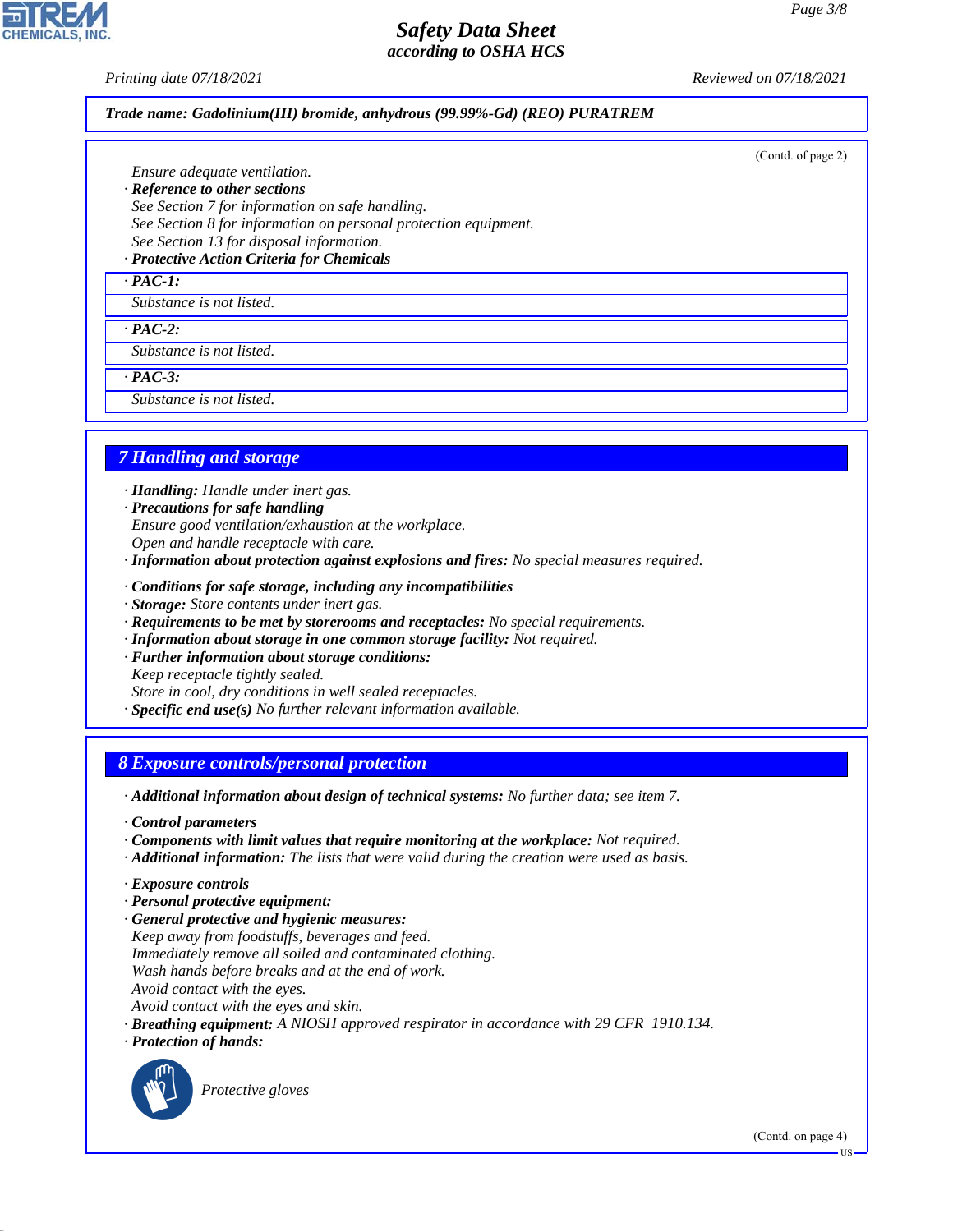## *Printing date 07/18/2021 Reviewed on 07/18/2021*

*Trade name: Gadolinium(III) bromide, anhydrous (99.99%-Gd) (REO) PURATREM*

(Contd. of page 3)

*The glove material has to be impermeable and resistant to the product/ the substance/ the preparation. Due to missing tests no recommendation to the glove material can be given for the product/ the preparation/ the chemical mixture.*

*Selection of the glove material on consideration of the penetration times, rates of diffusion and the degradation · Material of gloves*

*The selection of the suitable gloves does not only depend on the material, but also on further marks of quality and varies from manufacturer to manufacturer.*

### *· Penetration time of glove material*

*The exact break through time has to be found out by the manufacturer of the protective gloves and has to be observed.*

*· Eye protection:*



\_R*Tightly sealed goggles*

# *9 Physical and chemical properties*

| · Information on basic physical and chemical properties |                                               |        |
|---------------------------------------------------------|-----------------------------------------------|--------|
| <b>General Information</b>                              |                                               |        |
| $\cdot$ Appearance:                                     |                                               |        |
| Form:<br>Color:                                         | Crystalline<br>White                          |        |
| $\cdot$ Odor:                                           | Characteristic                                |        |
| · Odor threshold:                                       | Not determined.                               |        |
|                                                         |                                               |        |
| $\cdot$ pH-value:                                       | Not applicable.                               |        |
| · Change in condition                                   |                                               |        |
| <b>Melting point/Melting range:</b>                     | Undetermined.                                 |        |
| <b>Boiling point/Boiling range:</b>                     | Undetermined.                                 |        |
| · Flash point:                                          | Not applicable.                               |        |
| · Flammability (solid, gaseous):                        | Not determined.                               |        |
| · Ignition temperature:                                 |                                               |        |
| <b>Decomposition temperature:</b>                       | Not determined.                               |        |
| · Auto igniting:                                        | Not determined.                               |        |
| · Danger of explosion:                                  | Product does not present an explosion hazard. |        |
| · Explosion limits:                                     |                                               |        |
| Lower:                                                  | Not determined.                               |        |
| <b>Upper:</b>                                           | Not determined.                               |        |
| · Vapor pressure:                                       | Not applicable.                               |        |
| $\cdot$ Density:                                        | Not determined.                               |        |
| · Relative density                                      | Not determined.                               |        |
| · Vapor density                                         | Not applicable.                               |        |
| $\cdot$ Evaporation rate                                | Not applicable.                               |        |
| · Solubility in / Miscibility with                      |                                               |        |
| Water:                                                  | Insoluble.                                    |        |
|                                                         | (Contd. on page 5)                            | $-11S$ |



44.1.1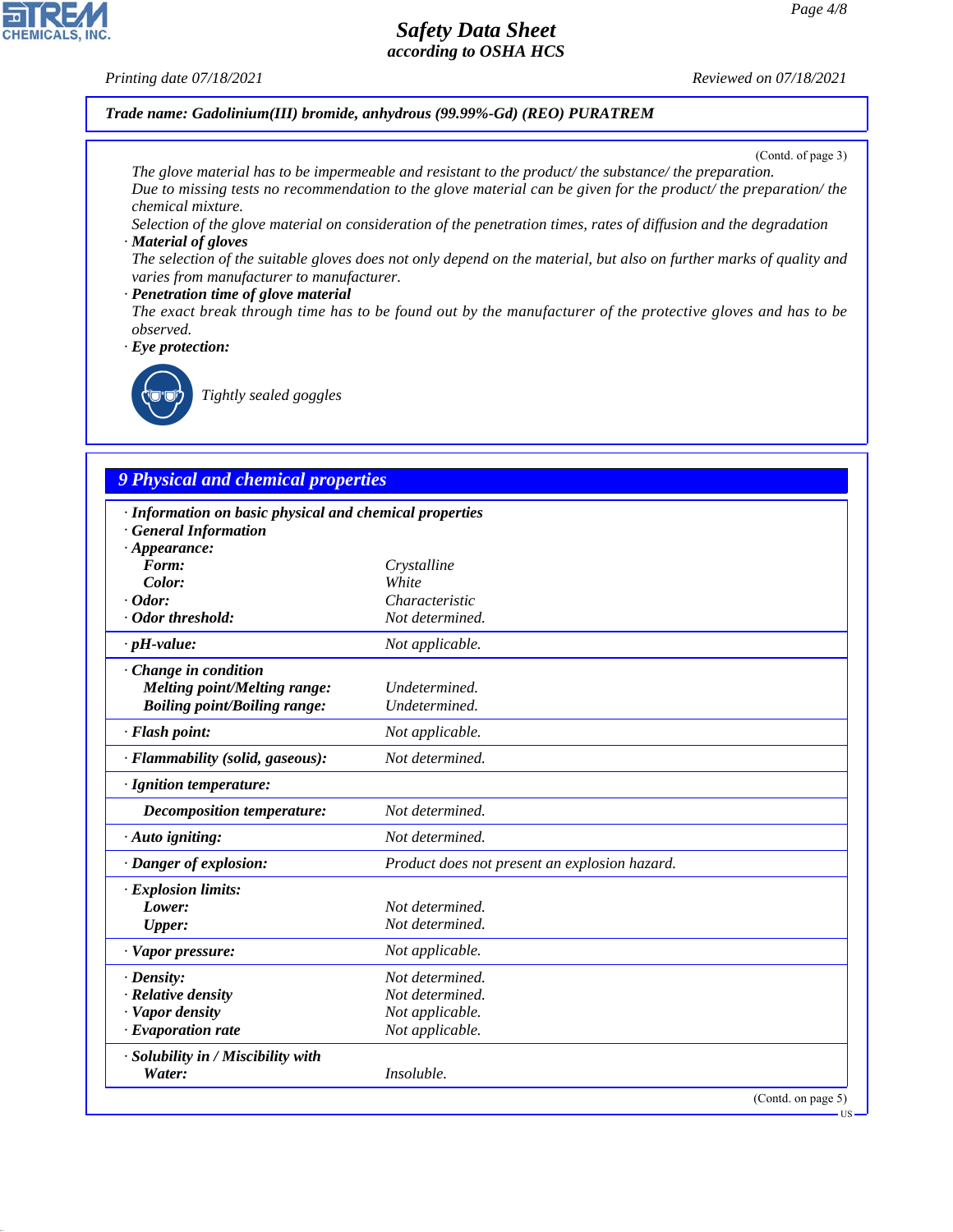*Printing date 07/18/2021 Reviewed on 07/18/2021*

*Trade name: Gadolinium(III) bromide, anhydrous (99.99%-Gd) (REO) PURATREM*

|                                                            |                                            | (Cond. of page 4) |
|------------------------------------------------------------|--------------------------------------------|-------------------|
| · Partition coefficient (n-octanol/water): Not determined. |                                            |                   |
| $\cdot$ Viscosity:                                         |                                            |                   |
| Dynamic:                                                   | Not applicable.                            |                   |
| Kinematic:                                                 | Not applicable.                            |                   |
| · Solvent content:                                         |                                            |                   |
| Organic solvents:                                          | $0.0\%$                                    |                   |
| <b>VOC</b> content:                                        | 0.0 g/l / 0.00 lb/gl                       |                   |
| $\cdot$ Other information                                  | No further relevant information available. |                   |

# *10 Stability and reactivity*

*· Reactivity No further relevant information available.*

*· Chemical stability*

- *· Thermal decomposition / conditions to be avoided: No decomposition if used according to specifications.*
- *· Possibility of hazardous reactions No dangerous reactions known.*

*· Conditions to avoid No further relevant information available.*

- *· Incompatible materials: No further relevant information available.*
- *· Hazardous decomposition products: No dangerous decomposition products known.*

## *11 Toxicological information*

*· Information on toxicological effects*

- *· Acute toxicity:*
- *· Primary irritant effect:*
- *· on the skin: No irritant effect.*
- *· on the eye: Irritating effect.*
- *· Sensitization: No sensitizing effects known.*
- *· Additional toxicological information:*

*· Carcinogenic categories*

*· IARC (International Agency for Research on Cancer)*

*Substance is not listed.*

### *· NTP (National Toxicology Program)*

*Substance is not listed.*

*· OSHA-Ca (Occupational Safety & Health Administration)*

*Substance is not listed.*

# *12 Ecological information*

*· Toxicity*

- *· Aquatic toxicity: No further relevant information available.*
- *· Persistence and degradability No further relevant information available.*
- *· Behavior in environmental systems:*
- *· Bioaccumulative potential No further relevant information available.*
- *· Mobility in soil No further relevant information available.*
- *· Additional ecological information:*

*· General notes:*

44.1.1

*Water hazard class 1 (Self-assessment): slightly hazardous for water*

(Contd. on page 6)

US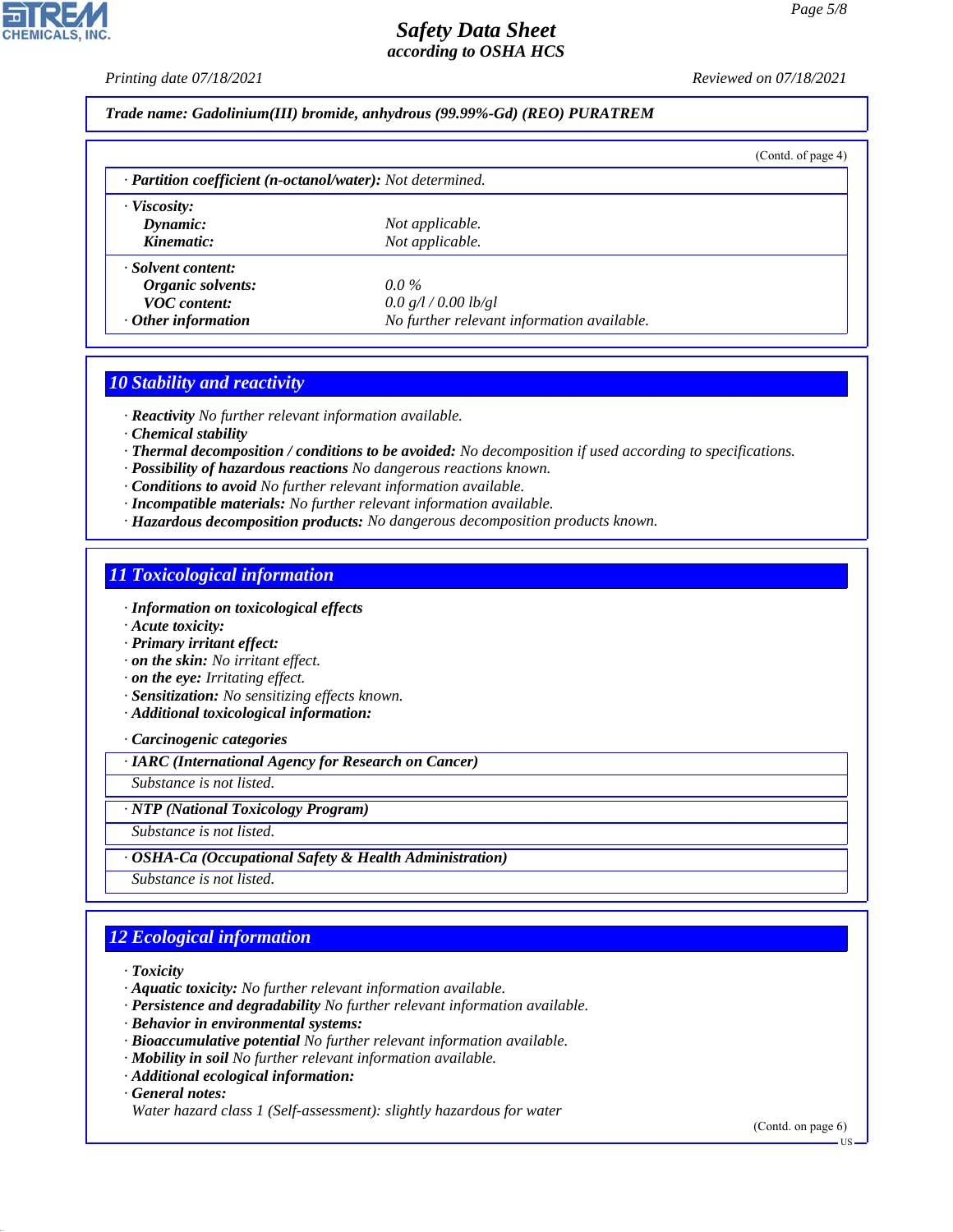**CHEMICALS, INC.** 

*Printing date 07/18/2021 Reviewed on 07/18/2021*

## *Trade name: Gadolinium(III) bromide, anhydrous (99.99%-Gd) (REO) PURATREM*

(Contd. of page 5)

*Do not allow undiluted product or large quantities of it to reach ground water, water course or sewage system. · Results of PBT and vPvB assessment*

*· PBT: Not applicable.*

*· vPvB: Not applicable.*

*· Other adverse effects No further relevant information available.*

## *13 Disposal considerations*

*· Waste treatment methods*

*· Recommendation:*

*Must not be disposed of together with household garbage. Do not allow product to reach sewage system.*

*· Uncleaned packagings:*

*· Recommendation: Disposal must be made according to official regulations.*

| <b>14 Transport information</b>                                                     |                 |
|-------------------------------------------------------------------------------------|-----------------|
| · <b><i>UN-Number</i></b><br>· DOT, ADN, IMDG, IATA                                 | not regulated   |
| $\cdot$ UN proper shipping name<br>· DOT, ADN, IMDG, IATA                           | not regulated   |
| $\cdot$ Transport hazard class(es)                                                  |                 |
| · DOT, ADN, IMDG, IATA<br>· Class                                                   | not regulated   |
| · Packing group<br>· DOT, IMDG, IATA                                                | not regulated   |
| · Environmental hazards:                                                            | Not applicable. |
| · Special precautions for user                                                      | Not applicable. |
| · Transport in bulk according to Annex II of<br><b>MARPOL73/78 and the IBC Code</b> | Not applicable. |
| · UN "Model Regulation":                                                            | not regulated   |

## *15 Regulatory information*

*· Safety, health and environmental regulations/legislation specific for the substance or mixture · Sara*

*· Section 355 (extremely hazardous substances):*

*Substance is not listed.*

*· Section 313 (Specific toxic chemical listings):*

*Substance is not listed.*

*· TSCA (Toxic Substances Control Act):*

*Substance is listed.*

44.1.1

(Contd. on page 7)

US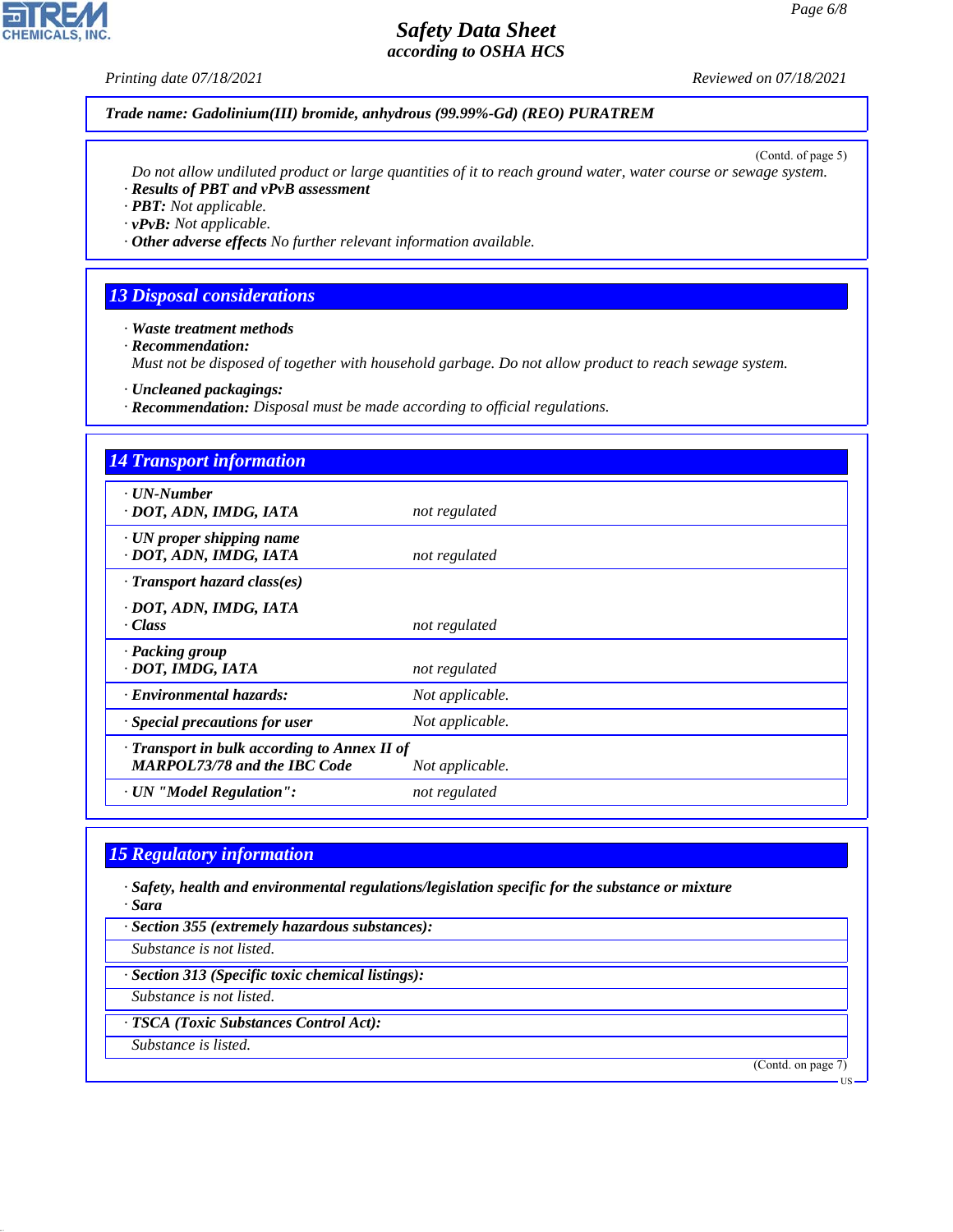**CHEMICALS, INC** 

*· Proposition 65*

*Printing date 07/18/2021 Reviewed on 07/18/2021*

*Trade name: Gadolinium(III) bromide, anhydrous (99.99%-Gd) (REO) PURATREM*

(Contd. of page 6)

*· Chemicals known to cause cancer:*

*Substance is not listed.*

*· Chemicals known to cause reproductive toxicity for females:*

*Substance is not listed.*

*· Chemicals known to cause reproductive toxicity for males:*

*Substance is not listed.*

*· Chemicals known to cause developmental toxicity:*

*Substance is not listed.*

*· Carcinogenic categories*

*· EPA (Environmental Protection Agency)*

*Substance is not listed.*

*· TLV (Threshold Limit Value established by ACGIH)*

*Substance is not listed.*

*· NIOSH-Ca (National Institute for Occupational Safety and Health)*

*Substance is not listed.*

*· GHS label elements*

*The substance is classified and labeled according to the Globally Harmonized System (GHS). · Hazard pictograms*



| · Signal word Warning               |                                                                                                                                                    |
|-------------------------------------|----------------------------------------------------------------------------------------------------------------------------------------------------|
| · Hazard statements                 |                                                                                                                                                    |
| H319 Causes serious eye irritation. |                                                                                                                                                    |
|                                     | H335 May cause respiratory irritation.                                                                                                             |
| · Precautionary statements          |                                                                                                                                                    |
| <i>P231</i>                         | Handle under inert gas.                                                                                                                            |
| P <sub>262</sub>                    | Do not get in eyes, on skin, or on clothing.                                                                                                       |
|                                     | P305+P351+P338 If in eyes: Rinse cautiously with water for several minutes. Remove contact lenses, if present<br>and easy to do. Continue rinsing. |
| $P403 + P233$                       | Store in a well-ventilated place. Keep container tightly closed.                                                                                   |
| P422                                | Store contents under inert gas.                                                                                                                    |
| <i>P501</i>                         | Dispose of contents/container in accordance with local/regional/national/international<br>regulations.                                             |

*· National regulations:*

*· Water hazard class: Water hazard class 1 (Self-assessment): slightly hazardous for water.*

*· Chemical safety assessment: A Chemical Safety Assessment has not been carried out.*

# *16 Other information*

44.1.1

*This information is based on our present knowledge. However, this shall not constitute a guarantee for any specific product features and shall not establish a legally valid contractual relationship.*

*· Department issuing SDS: Technical Department.*

*· Contact: Technical Director*